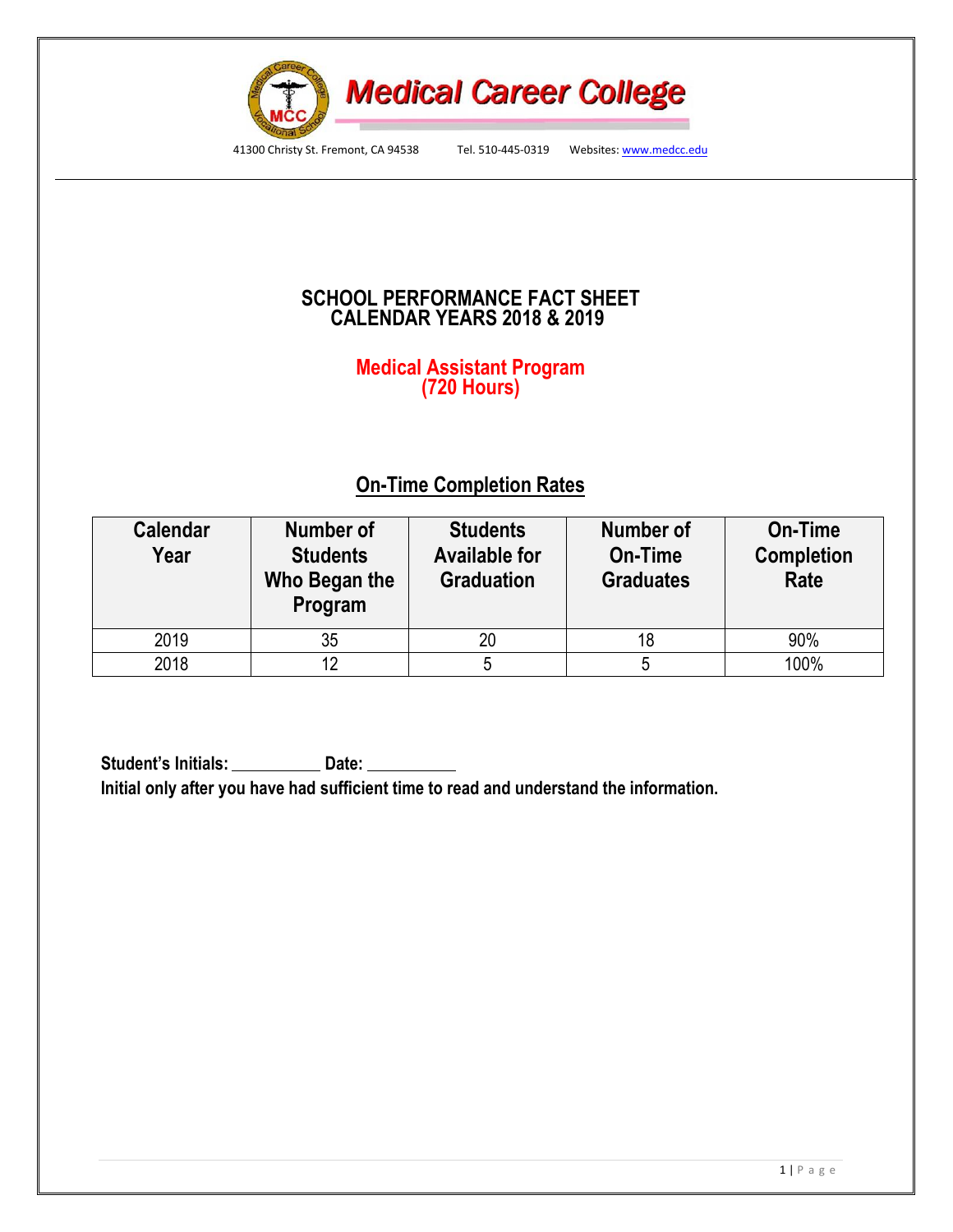

### **Job Placement Rates (includes data for the two calendar years prior to reporting)**

| <b>Calendar</b><br>Year | Number of<br><b>Students</b><br>Who<br>Began the<br>Program | Number of<br><b>Graduates</b> | <b>Graduates</b><br><b>Available for</b><br><b>Employment</b> | <b>Graduates</b><br><b>Employed in</b><br>the Field | <b>Job Rate %</b><br><b>Employed in the</b><br><b>Field</b> |  |
|-------------------------|-------------------------------------------------------------|-------------------------------|---------------------------------------------------------------|-----------------------------------------------------|-------------------------------------------------------------|--|
| 2019                    | 35                                                          | 18                            | 18                                                            | 13                                                  | 72%                                                         |  |
| 2018                    | 12                                                          |                               |                                                               |                                                     | 80%                                                         |  |

You may obtain from the institution a list of employment positions determined to be in the field for which a student received education and training. Please ask an institutional representative or you can review the list from the Bureau of Labor and Statistics website at www.bls.gov.

.

### **Gainfully Employed Categories (includes data for the two calendar years prior to reporting)**

## **Part-Time vs. Full-Time Employment**

| <b>Calendar Year</b> | <b>Graduate Employed</b><br>In the Field<br>20-29 Hours Per<br><b>Week</b> | <b>Graduates Employed in the</b><br><b>Field at Least 30 Hours Per</b><br>Week | <b>Total Graduates</b><br><b>Employed in the</b><br><b>Field</b> |  |  |
|----------------------|----------------------------------------------------------------------------|--------------------------------------------------------------------------------|------------------------------------------------------------------|--|--|
| 2019                 |                                                                            |                                                                                | 13                                                               |  |  |
| 2018                 |                                                                            |                                                                                |                                                                  |  |  |

## **Single Position vs. Concurrent Aggregated Position**

| <b>Calendar Year</b> | <b>Graduates</b><br>Employed in the<br><b>Field in a Single</b><br><b>Position</b> | <b>Graduates Employed in the</b><br><b>Field in Concurrent</b><br><b>Aggregated Positions</b> | <b>Total Graduates</b><br><b>Employed in the</b><br><b>Field</b> |  |  |
|----------------------|------------------------------------------------------------------------------------|-----------------------------------------------------------------------------------------------|------------------------------------------------------------------|--|--|
| 2019                 |                                                                                    |                                                                                               |                                                                  |  |  |
| 2018                 |                                                                                    |                                                                                               |                                                                  |  |  |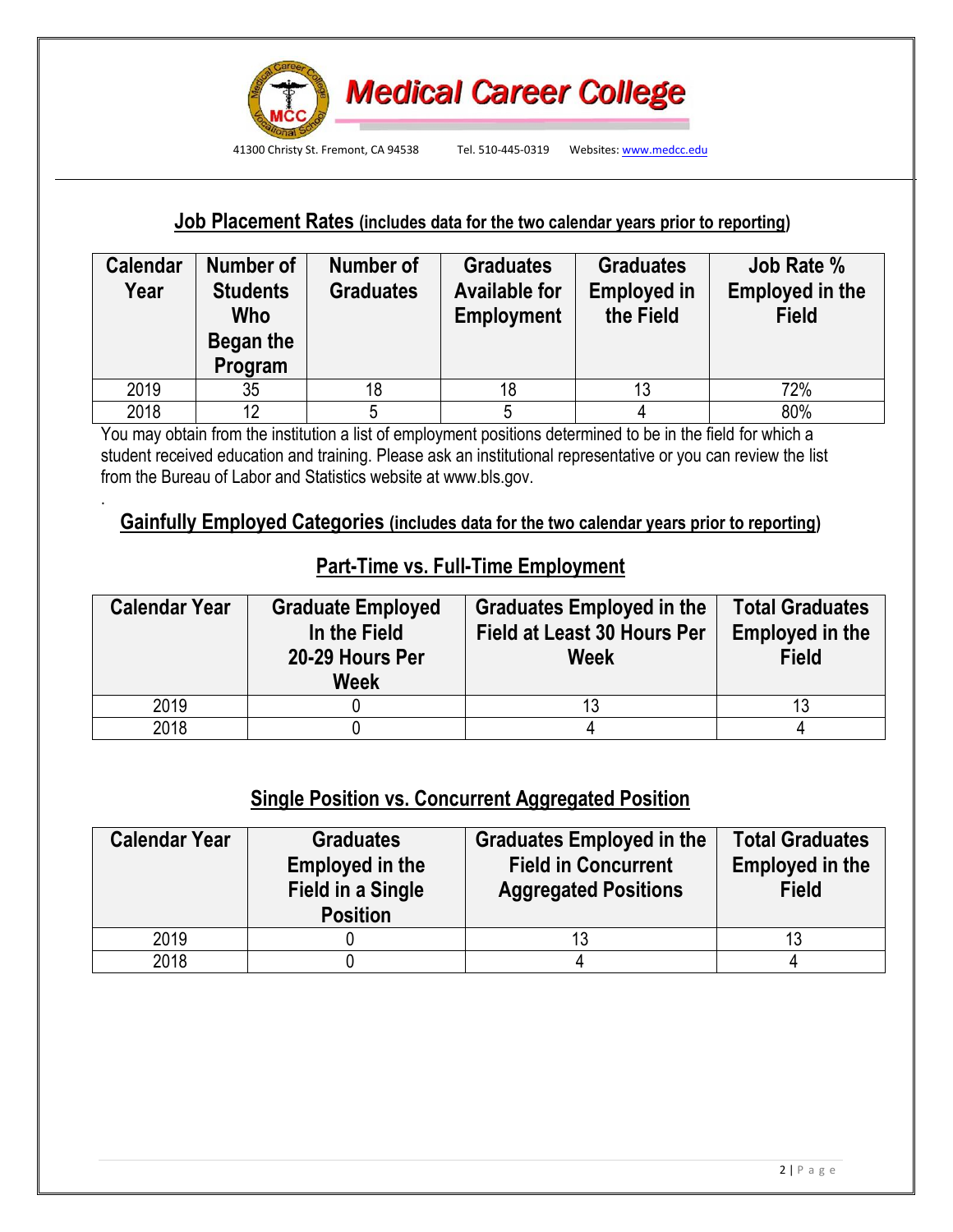

# **Self-Employed/ Freelance Positions**

| <b>Calendar Year</b> | <b>Graduates Employed who are Self-</b><br><b>Employed or Working Freelance</b> | <b>Total Graduates</b><br><b>Employed in the Field</b> |  |  |
|----------------------|---------------------------------------------------------------------------------|--------------------------------------------------------|--|--|
| 2019                 |                                                                                 |                                                        |  |  |
| 2018                 |                                                                                 |                                                        |  |  |

# **Institutional Employment**

| <b>Calendar Year</b> | Graduates Employed in the Field who are<br><b>Employed by the Institution, an Employer</b><br>Owned by the Institution, or an Employer<br>who Shares Ownership with the<br>Institution. | <b>Total Graduates</b><br><b>Employed in the Field</b> |
|----------------------|-----------------------------------------------------------------------------------------------------------------------------------------------------------------------------------------|--------------------------------------------------------|
| 2019                 |                                                                                                                                                                                         | 13                                                     |
| 2018                 |                                                                                                                                                                                         |                                                        |

**Student's Initials: Date: Initial only after you have had sufficient time to read and understand the information.**

#### **IF the majority of graduates from this program obtain jobs in self-employment or freelance work add:**

This program may result in freelance or self-employment.

- The work available to graduates of this program is usually for freelance or self-employment.
- This type of work may not be consistent.
- The period of employment can range from one day to weeks to several months.
- Hours worked in a day or week may be more or less than the traditional 8 hour work day or 40 hour work week.

• You can expect to spend unpaid time expanding your networks, advertising, promoting your services, or honing your skills.

• Once graduates begin to work freelance or are self-employed, they will be asked to provide documentation that they are employed as such so that they may be counted as placed for our job placement records.

• Students initialing this disclosure understand that either a majority or all of this school's graduates are employed in this manner and understand what comprises this work style.

**Student's Initials: Date: Initial only after you have had sufficient time to read and understand the information.**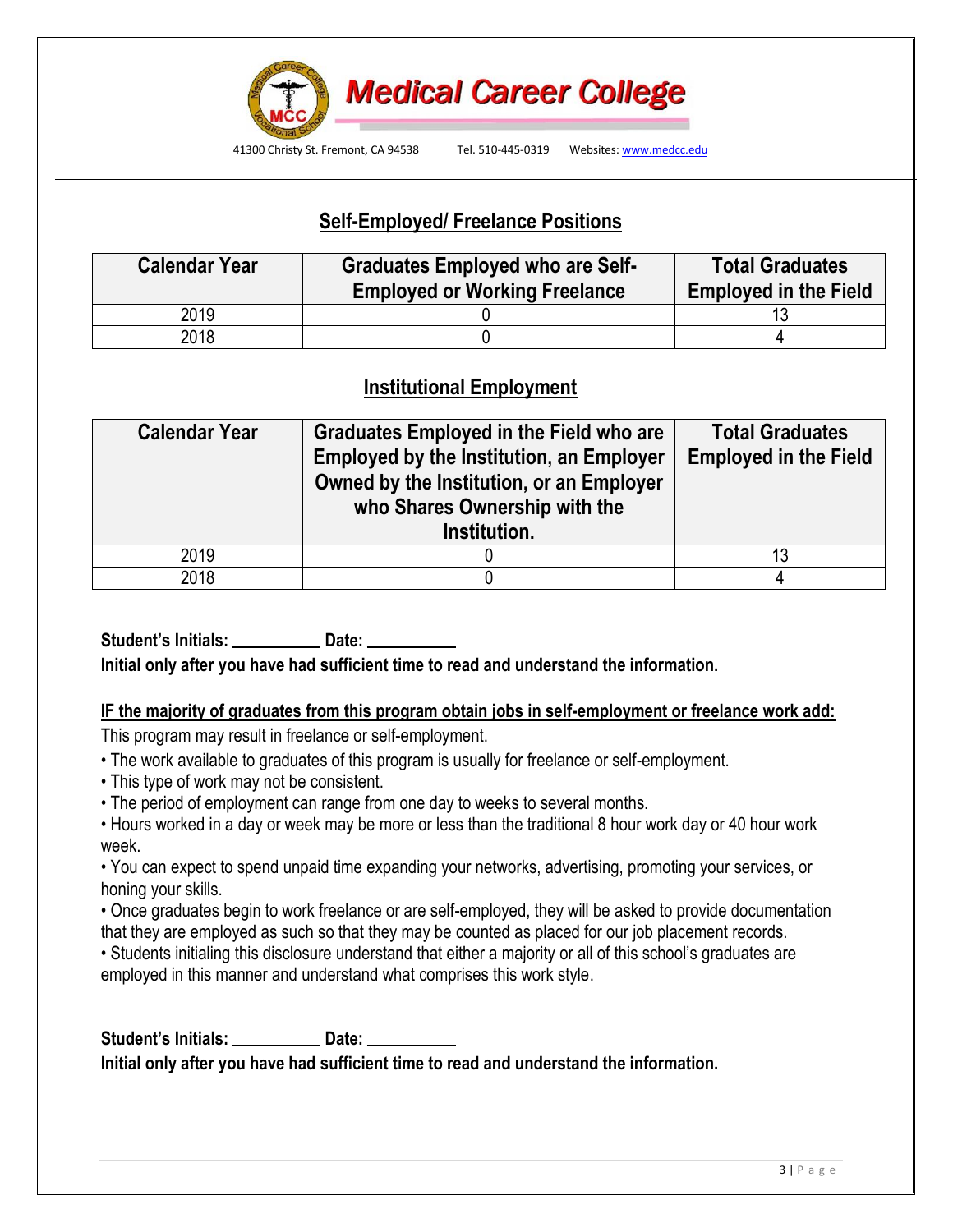

# **License Examination Passage Rates (includes data for the two calendar years prior to reporting)**

| <b>Calendar</b><br>Year | Number of<br><b>Graduates in</b><br><b>Calendar Year</b> | <b>Number of</b><br><b>Graduates</b><br><b>Taking Exam</b> | Number Who   Number Who<br><b>Passed First</b><br><b>Available</b><br>Exam | <b>Failed First</b><br><b>Available</b><br>Exam | <b>Passage</b><br><b>Rate</b> |
|-------------------------|----------------------------------------------------------|------------------------------------------------------------|----------------------------------------------------------------------------|-------------------------------------------------|-------------------------------|
| 2019                    | 18                                                       | 18                                                         | 18                                                                         |                                                 | 100%                          |
| 2018                    |                                                          | 5                                                          | 5                                                                          |                                                 | 100%                          |

Licensure examination passage data is not available from the state agency administering the examination. We are unable to collect data from # graduates

**Student's Initials: Date: Initial only after you have had sufficient time to read and understand the information.**

### **Salary and Wage Information (includes data for the two calendar years prior to reporting)**

### **Annual salary and wages reported for graduates employed in the field.**

| <b>Calendar</b><br>Year | <b>Graduates</b><br><b>Available for</b><br>Employment | <b>Graduates</b><br>Employed<br>in Field | \$20,000-<br>\$25,000 | $$25,001-$<br>\$30,000 | $$30,001-$<br>\$35,000 | \$35,001-<br>\$40,000 | \$40,001-<br>\$45,000 | \$45,001-<br>\$50,000 | <b>No Salary</b><br>Information<br><b>Reported</b> |
|-------------------------|--------------------------------------------------------|------------------------------------------|-----------------------|------------------------|------------------------|-----------------------|-----------------------|-----------------------|----------------------------------------------------|
| 2019                    | 18                                                     | 13                                       |                       |                        |                        |                       |                       |                       |                                                    |
| 2018                    |                                                        |                                          |                       |                        |                        |                       |                       |                       |                                                    |

A list of sources used to substantiate salary disclosure is available from the school. Please ask an institutional representative or you can review the list from the Bureau of Labor and Statistics website at www.bls.gov.

**Student's Initials: Date:**

**Initial only after you have had sufficient time to read and understand the information.**

## **Cost of Educational Program**

Total charges for the program for student completing on-time in 2018: \$8,000. Total charges may be higher for students that do not complete on time

Total charges for the program for student completing on-time in 2019: \$7,500. Total charges may be higher for students that do not complete on time

**Student's Initials: Date: Initial only after you have had sufficient time to read and understand the information.**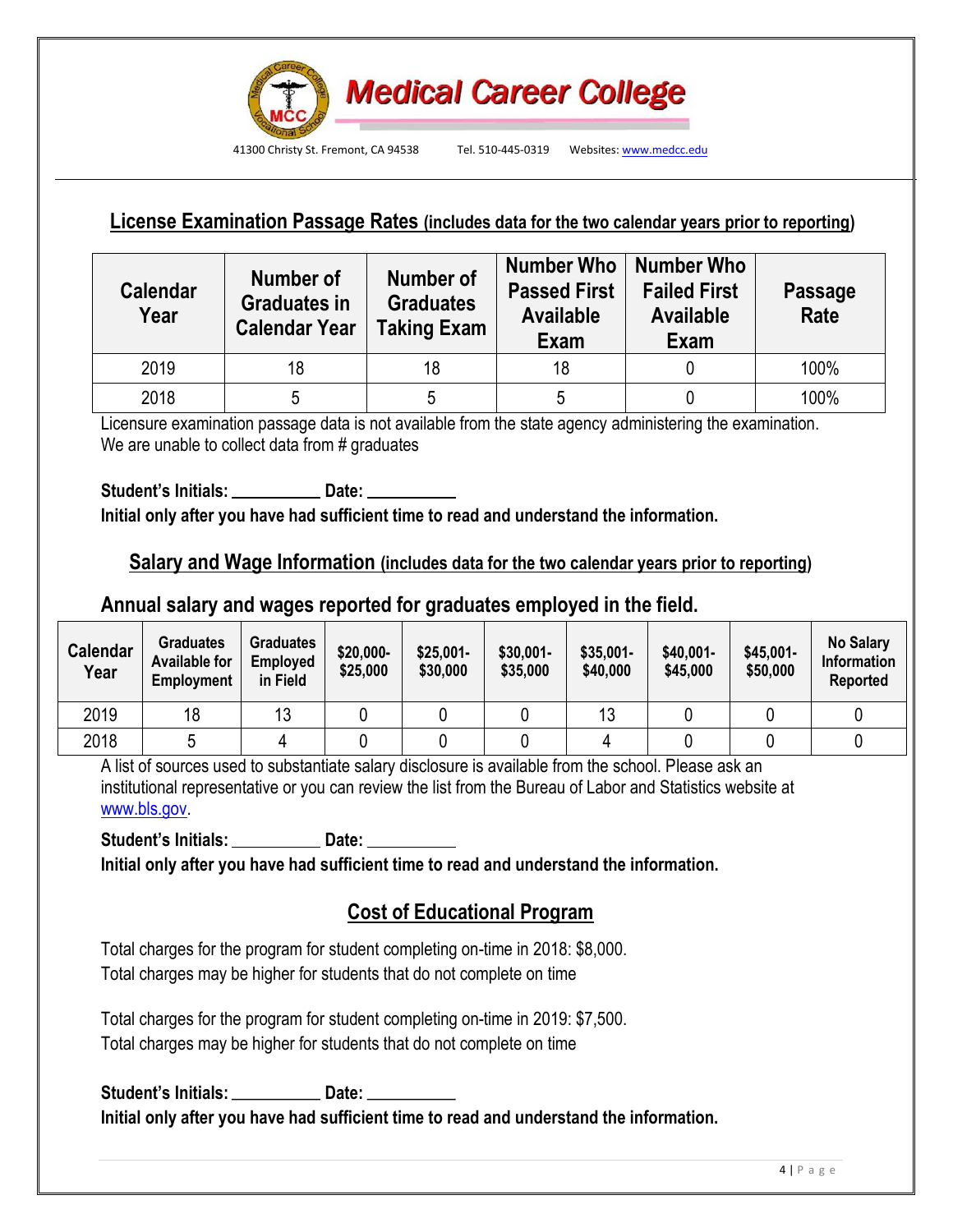

 **Federal Student Loan Debt**

Students at Medical Career College are not eligible for federal student loans. The U.S. Department of Education has determined that this institution does not meet the criteria that would allow its student to participate in federal student aid programs.

**Student's Initials: Date: Initial only after you have had sufficient time to read and understand the information.**

This fact sheet is filed with the Bureau for Private Postsecondary Education. Regardless of any information you may have relating to completion rates, placement rates, starting salaries, or license exam passage rates, this fact sheet contains the information as calculated pursuant to state law.

Any questions a student may have regarding this fact sheet that have not been satisfactorily answered by the institution may be directed to the Bureau for Private Postsecondary Education at 1747 N. Market Blvd., Suite 225, Sacramento, CA 95834, www.bppe.ca.gov, toll-free telephone number (888) 370-7589 or by fax (916) 263-1897.

Student Name – Print

Student Signature Date

School Official Date Date Date Date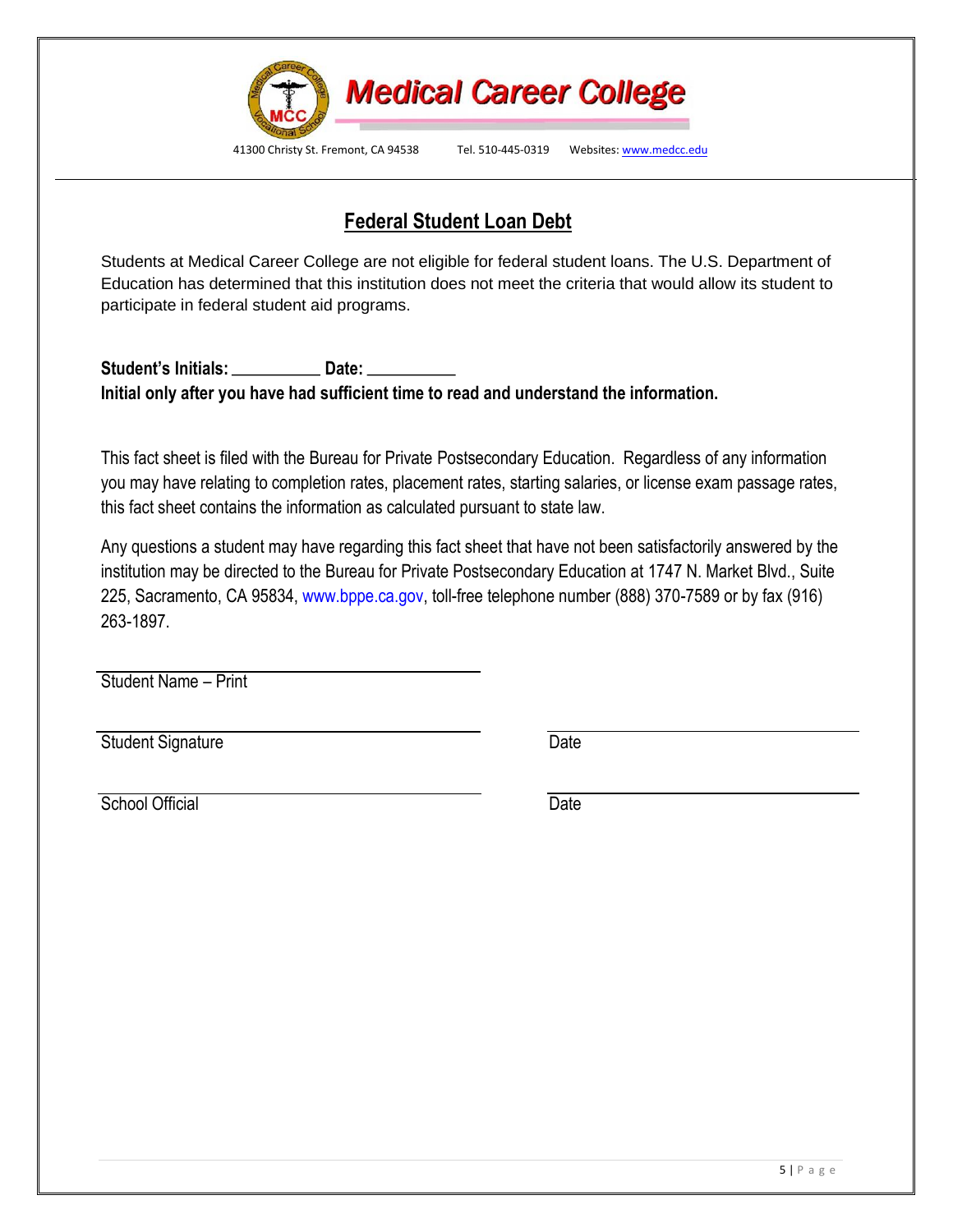

41300 Christy St. Fremont, CA 94538 Tel. 510-445-0319 Websites: www.medcc.edu

# **Definitions**

• "Number of Students Who Began the Program" means the number of students who began a program who were scheduled to complete the program within 100% of the published program length within the reporting calendar year and excludes all students who cancelled during the cancellation period.

• "Students Available for Graduation" is the number of students who began the program minus the number of students who have died, been incarcerated, or been called to active military duty.

• "Number of On-time Graduates" is the number of students who completed the program within 100% of the published program length within the reporting calendar year.

• "On-time Completion Rate" is the number of on-time graduates divided by the number of students available for graduation.

• "150% Graduates" is the number of students who completed the program within 150% of the program length (includes on-time graduates).

• "150% Completion Rate" is the number of students who completed the program in the reported calendar year within 150% of the published program length, including on-time graduates, divided by the number of students available for graduation.

• "Graduates Available for Employment" means the number of graduates minus the number of graduates unavailable for employment.

• "Graduates Unavailable for Employment" means the graduates who, after graduation, die, become incarcerated, are called to active military duty, are international students that leave the United States or do not have a visa allowing employment in the United States, or are continuing their education in an accredited or bureau-approved postsecondary institution.

• "Graduates Employed in the Field" means graduates who beginning within six months after a student completes the applicable educational program are gainfully employed, whose employment has been reported, and for whom the institution has documented verification of employment. For occupations for which the state requires passing an examination, the six months period begins after the announcement of the examination results for the first examination available after a student completes an applicable educational program.

• "Placement Rate Employed in the Field" is calculated by dividing the number of graduates gainfully employed in the field by the number of graduates available for employment.

• "Number of Graduates Taking Exam" is the number of graduates who took the first available exam in the reported calendar year

• "First Available Exam Date" is the date for the first available exam after a student completed a program.

• "Passage Rate" is calculated by dividing the number of graduates who passed the exam by the number of graduates who took the reported licensing exam.

• "Number Who Passed First Available Exam" is the number of graduates who took and passed the first available licensing exam after completing the program.

• "Salary" is as reported by graduate or graduate's employer.

• "No Salary Information Reported" is the number of graduates for whom, after making reasonable attempts, the school was not able to obtain salary information.